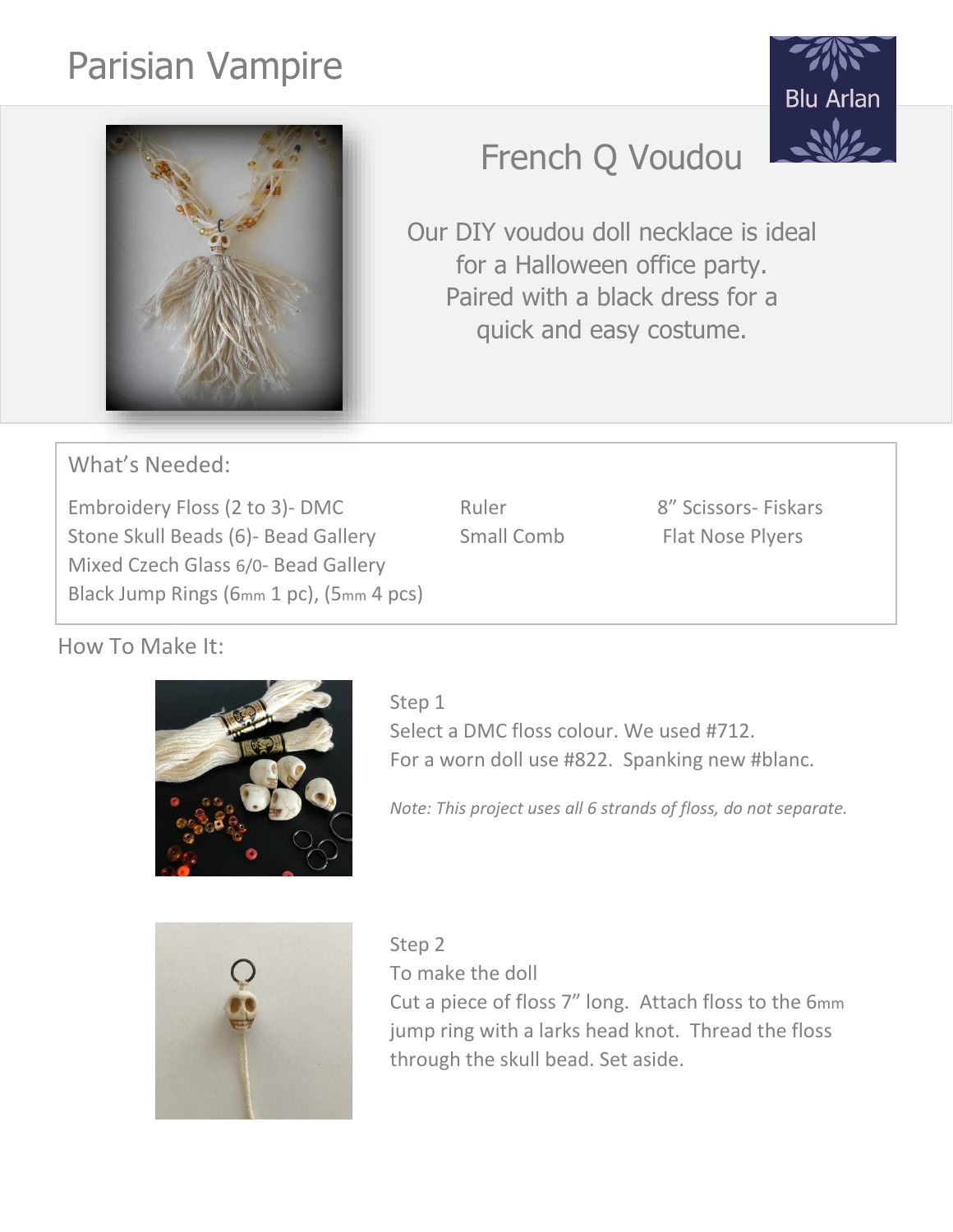

Step 3 Cut 30 pieces of floss 7" long. This will make the doll body.

#### Step 4





#### Step 5

Tie a tight knot using the two pieces of floss to secure the body floss (30 pieces) to the head. Fluff the floss with fingers to combine the strands. Set aside



#### Step 6

Cut 26 pieces of floss 4 ½" long. Gather the 25 pieces together. Tie the remaining 4 ½" piece around the center of the (26 pc) bundle tightly. This bundle will become the sleeves.



#### Step 7

To attach the sleeves to the body, separate the body floss in half. Place the center of the sleeves inside the body.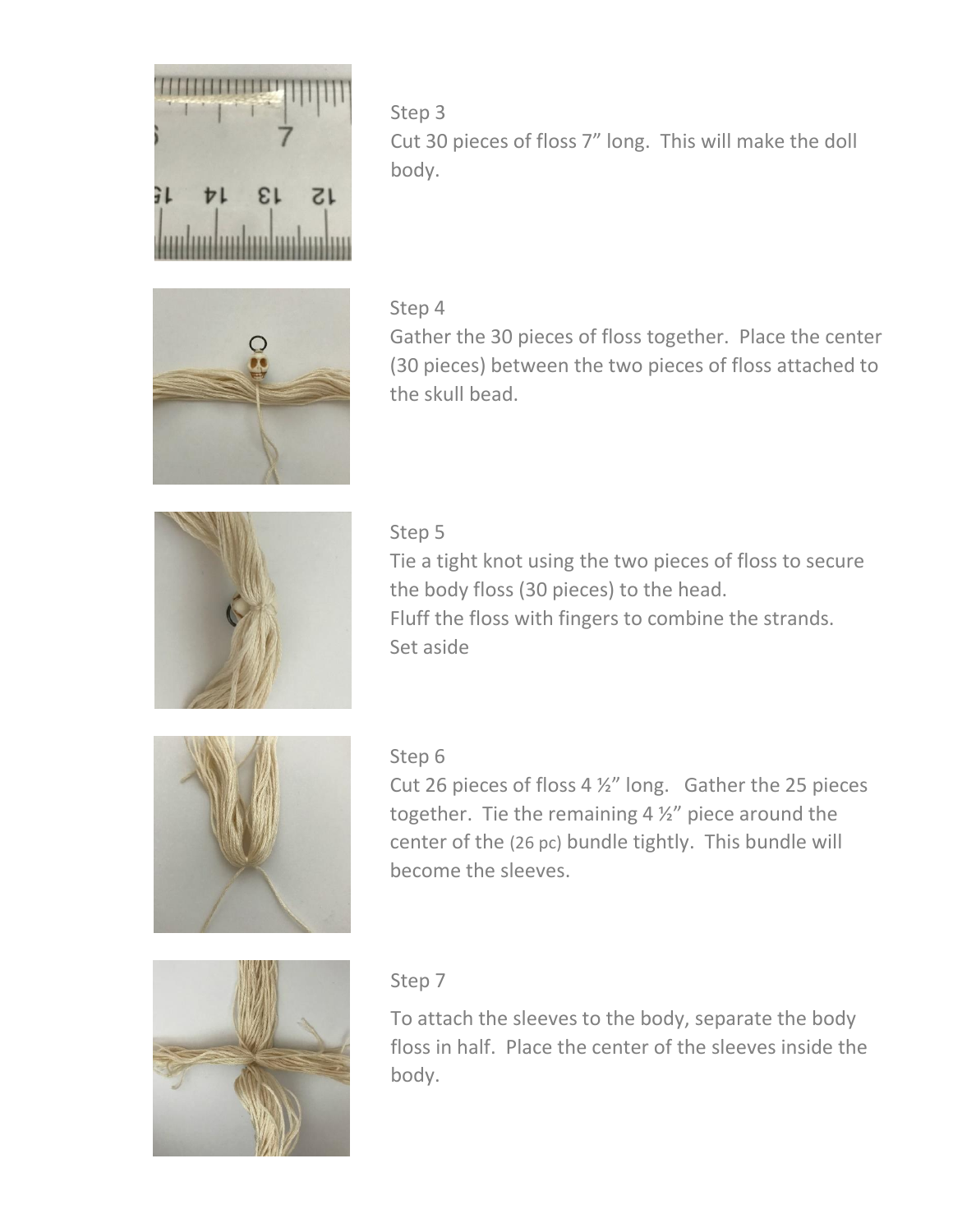

#### Step 8

The body should be facing front with the sleeves coming out each side. If not, re-set the sleeves diving the body in half front to back.



#### Step 9

Wrap a 4" piece of floss around the body tightly to hold the sleeves in place. Double knot floss to secure.

*Note: The doll now has a set body and sleeves.*



#### Step 10

Comb floss lightly to separate the pieces. Trim the body and sleeves ends to desired size. Set doll aside.



### Step 11

To make the 4 skull charms, cut 4 pieces of floss 4" long. Tie each piece to a 5mm jump ring using a larks knot. Thread both strand through the top of each skull bead then through a glass Czech bead. Tie a double knot tightly under the glass bead. Comb floss to separate strands. Set aside.



#### Step 12

To make the necklace cut 8 pieces of floss 36" long. Gather the 8 pieces together and tie a knot in one end.

*Note: Our finished necklace is 20" long. Starting with a 36" length will allow longer necklaces to be made if desired. A waste of 6" to 8" is possible depending on the finish length and knot sizes.*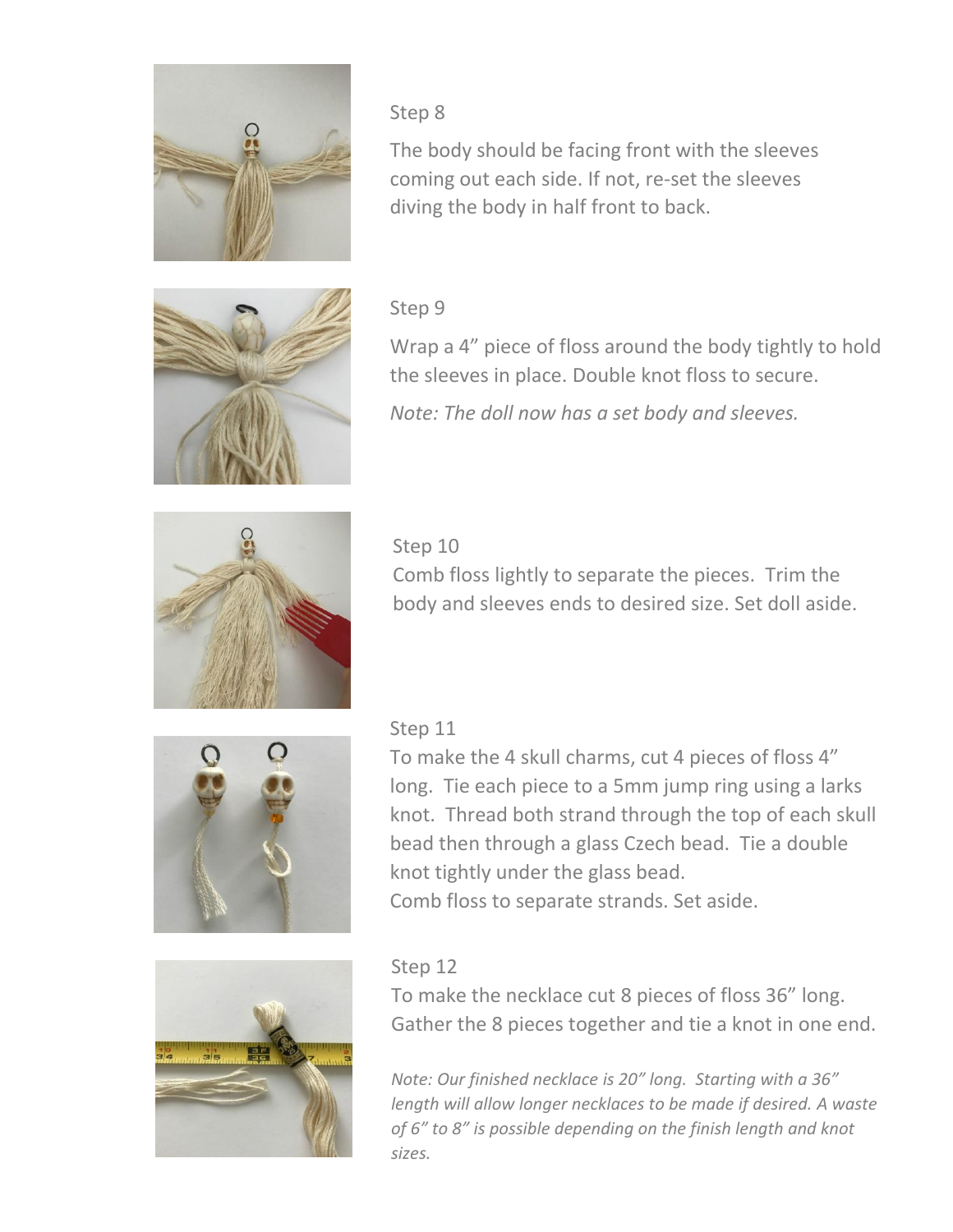

Step 13 Divide the floss into thirds and braid 2 ½". Tie a knot to secure braid. *Note: Divide floss (3 pieces, 3 pieces, 2 pieces) to braid.*



#### Step 14

Cut a 4" piece of floss. Form a loop with the braded. Tie the 4" piece of floss around the two knots to hold loop in place. Double knot. This is the loop part of the clasp. Place floss bundle on a flat surface.



#### Step 15

Determine how long the necklace will be. Find the center point within that size. This is where the doll will be attached. Keeping the center in mind, begin string beads on the floss knotting after every 2 to 3 beads. Knots should be sporadic leaving beads in different spots throughout the necklace. Add skull charms by knotting onto a strand.



#### Step 16

Continue stringing beads on each strand. We put two skulls charms on each side of our center. Be creative, try knotting short pieces of floss randomly on the strands to give a wispy look.



#### Step 17

After all strand have been strung with beads, gather the strands together and secure with a double knot.

Divide strands (3 pieces, 3 pieces, 2pieces). Thread two pieces through the top of a skull head. Bring 3 pieces each down each side of the skull. Tie a knot with all pieces tightly under the skull.